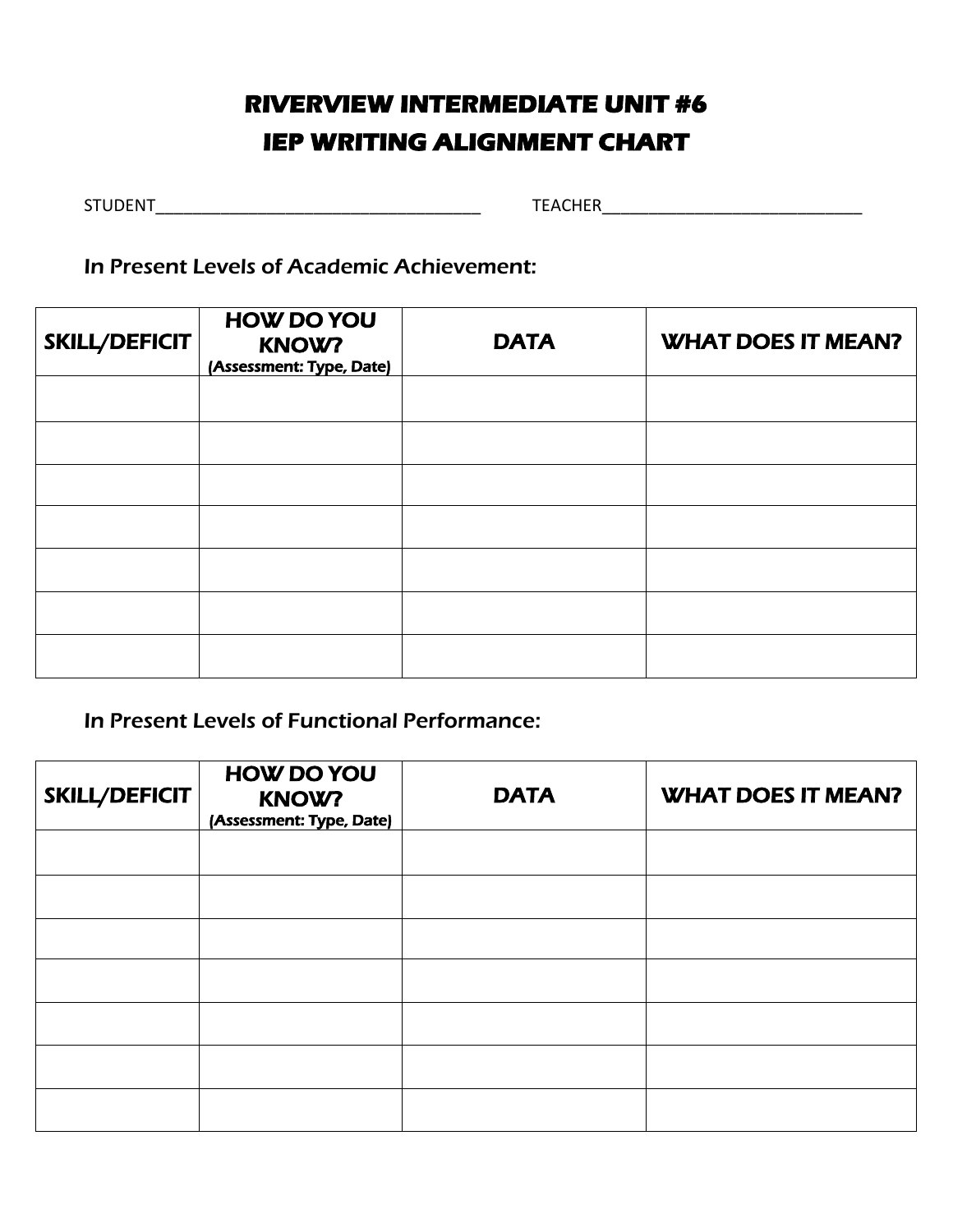## In Strengths:

| <b>SKILL</b> | WHERE IS IT DOCUMENTED IN PRESENT LEVELS? |  |  |
|--------------|-------------------------------------------|--|--|
|              |                                           |  |  |
|              |                                           |  |  |
|              |                                           |  |  |
|              |                                           |  |  |
|              |                                           |  |  |
|              |                                           |  |  |

### In Needs:

| <b>SKILL</b> | WHERE IS IT DOCUMENTED IN PRESENT<br>LEVELS? | <b>IEP GOAL?</b> |
|--------------|----------------------------------------------|------------------|
|              |                                              |                  |
|              |                                              |                  |
|              |                                              |                  |
|              |                                              |                  |
|              |                                              |                  |

In How does this student's disability affect his/her involvement in the general education curriculum?:

| <b>NEED</b> | <b>SOLUTION</b> |  |  |
|-------------|-----------------|--|--|
|             |                 |  |  |
|             |                 |  |  |
|             |                 |  |  |
|             |                 |  |  |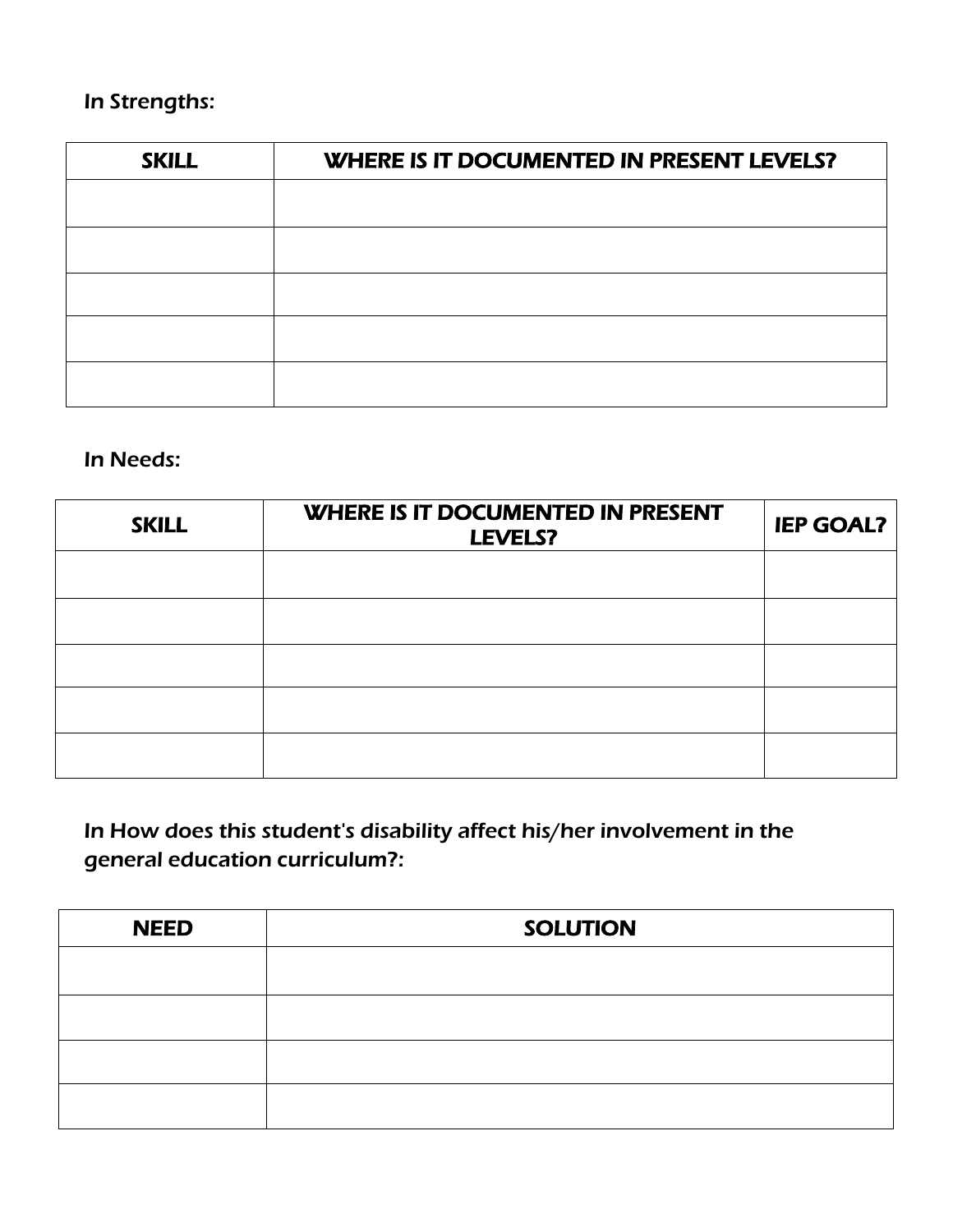## In Measurable Annual Goals:

| <b>Condition</b> | <b>Behavior</b><br>(Observable) | <b>Baseline</b><br><b>Data</b> | <b>How well</b> | How<br>consistently | <b>Progress</b><br><b>Monitoring</b><br><b>Tool</b> | <b>Progress</b><br><b>Monitoring</b><br><b>Schedule</b> |
|------------------|---------------------------------|--------------------------------|-----------------|---------------------|-----------------------------------------------------|---------------------------------------------------------|
|                  |                                 |                                |                 |                     |                                                     |                                                         |
|                  |                                 |                                |                 |                     |                                                     |                                                         |
|                  |                                 |                                |                 |                     |                                                     |                                                         |
|                  |                                 |                                |                 |                     |                                                     |                                                         |
|                  |                                 |                                |                 |                     |                                                     |                                                         |